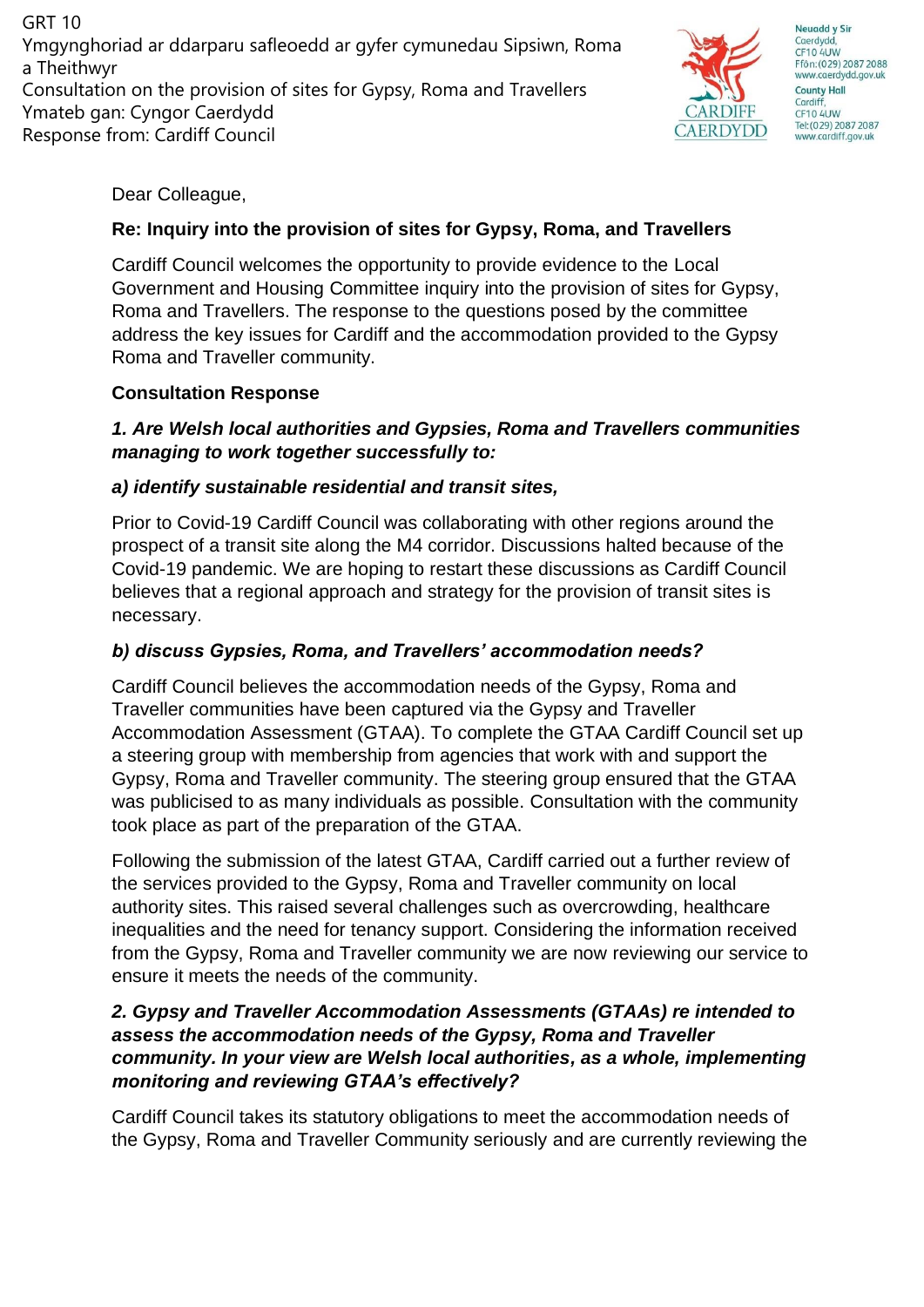findings from the most recent GTAA and activity seeking to meet the needs identified.

Progress in developing additional accommodation has been impacted by the challenge of finding suitable sites, acquiring the land and gaining planning permission.

The GTAA forms an important part of the evidence base to inform the preparation of the Local Development Plan (LDP). The findings of the most recent GTAA will inform the preparation of the new Replacement LDP the Council commenced preparation on in March 2021. This plan will need to identify suitable sites for additional accommodation to meet the needs identified in the GTAA. Due to the challenge of finding suitable sites in the city this will be a key issue for the plan to consider and it will be important to work closely with partners within the region and Welsh Government in meeting this requirement.

There is a large Gypsy, Roma and Traveller community in Cardiff, with significant existing accommodation provision. As a result Cardiff is seeing a larger impact on services compared with other local authorities who have little to no accommodation provision for the Gypsy, Roma, Traveller community.

#### *3. Does the current statutory and policy framework ensure sufficient culturally appropriate Gypsy, Roma and Traveller residential and transit sites across Wales and within individual local authorities?*

Cardiff Council understands its statutory duties to provide accommodation which is appropriate to the needs of the Gypsy, Roma, and Traveller Community.

The policy framework does not assist with providing for the accommodation needs of the Gypsy, Roma, and Traveller Community. This stems from this type of accommodation not being viewed as "housing" in the same way as other forms of accommodation, therefore social housing grant does not apply and although grant funding is available this does not cover the cost of land. In addition there are significant costs in terms of planning, environmental /flooding searches which need to be met before a grant bid can be submitted and if it is not possible to take the scheme ahead these abortive costs fall to the Council. Access for funding to provide further accommodation for the Gypsy, Roma, and Traveller community should be in line with funding for other types of social housing.

This type of accommodation should also be held within the Housing Revenue Account if the local authority chooses to do so. Holding this accommodation within the general fund has no sound rationale, and prevents the flexible and shared use of resources and capital funding that holding the accommodation within the HRA would allow.

Preventing the use of social housing grant for Gypsy, Roma, and Traveller accommodation could be perceived as discriminatory.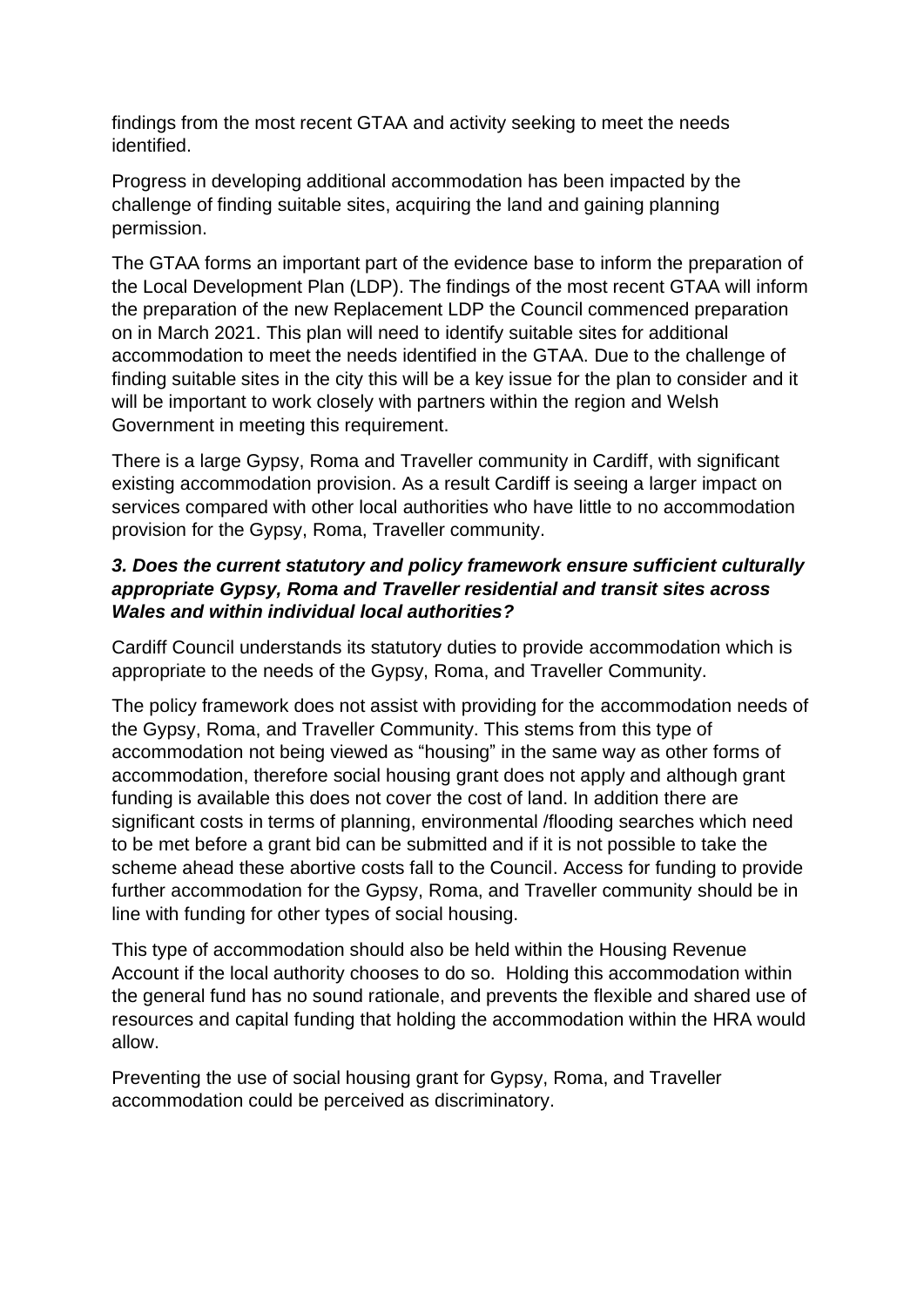#### *4. What are the key challenge for Welsh local authorities and the Welsh Government in providing suitable and sufficient accommodation sites for Gypsy, Roma and Traveller communities?*

Cardiff Council have identified the following key challenges:

- Acceptance of Gypsy, Roma, and Traveller accommodation whether permanent or transient as a form of social housing.
- There is a need to address the discriminatory behaviours and prejudice towards the Gypsy, Roma and Traveller community rather than solely focussing on ensuring the community are conducting themselves appropriately. The community can be subject to local hostility, negative media coverage and violence.
- The identification of suitable land for development. This can be due to ecological concerns and flood risks. While the community consider privacy of location to be important, such prospective sites can cause barriers due to a lack of transport and isolation from mainstream services. Cardiff has very few sites that would be suitable for such development and therefore all suitable land should be made available for this purpose, including Welsh Government owned land where appropriate.
- Cost implications due to a lack of funding for this type of housing as social housing grant is not available (see above).
- Planning legislation has improved the amount of social housing by placing an obligation on property developers to include a proportion of social or affordable homes in any new schemes. There is no parallel legislation to ensure the provision of Gypsy, Roma and Traveller accommodation.

# *5. Do you anticipate when/if the UK Government's Police, Crime, Sentencing and Court Bill comes into force there will be:*

# *a) specific challenges to overcome, and/or*

Cardiff Council do not believe the police or justice system will solve the concern around the Gypsy, Roma and Traveller community having a lack of permanent and transit accommodation options. We need to explore resolutions that solve homelessness within the community by creating sites for people to occupy.

The bill seeks to criminalise the Gypsy, Roma and Traveller Community for following their cultural way of life. Prison sentences for unauthorised encampments with the removal of individuals homes would see an increase in children's services placing Gypsy, Roma, & Traveller children into care.

The sale of vehicles and trailers to pay fines may be seen as disproportionate, given that unauthorised encampments stem from a lack of suitable temporary and permanent accommodation options. This would have a huge impact on individuals being able to earn money to provide for their families.

# *b) in certain locations in Wales, related to Gypsy, Roma, and Traveller sites?*